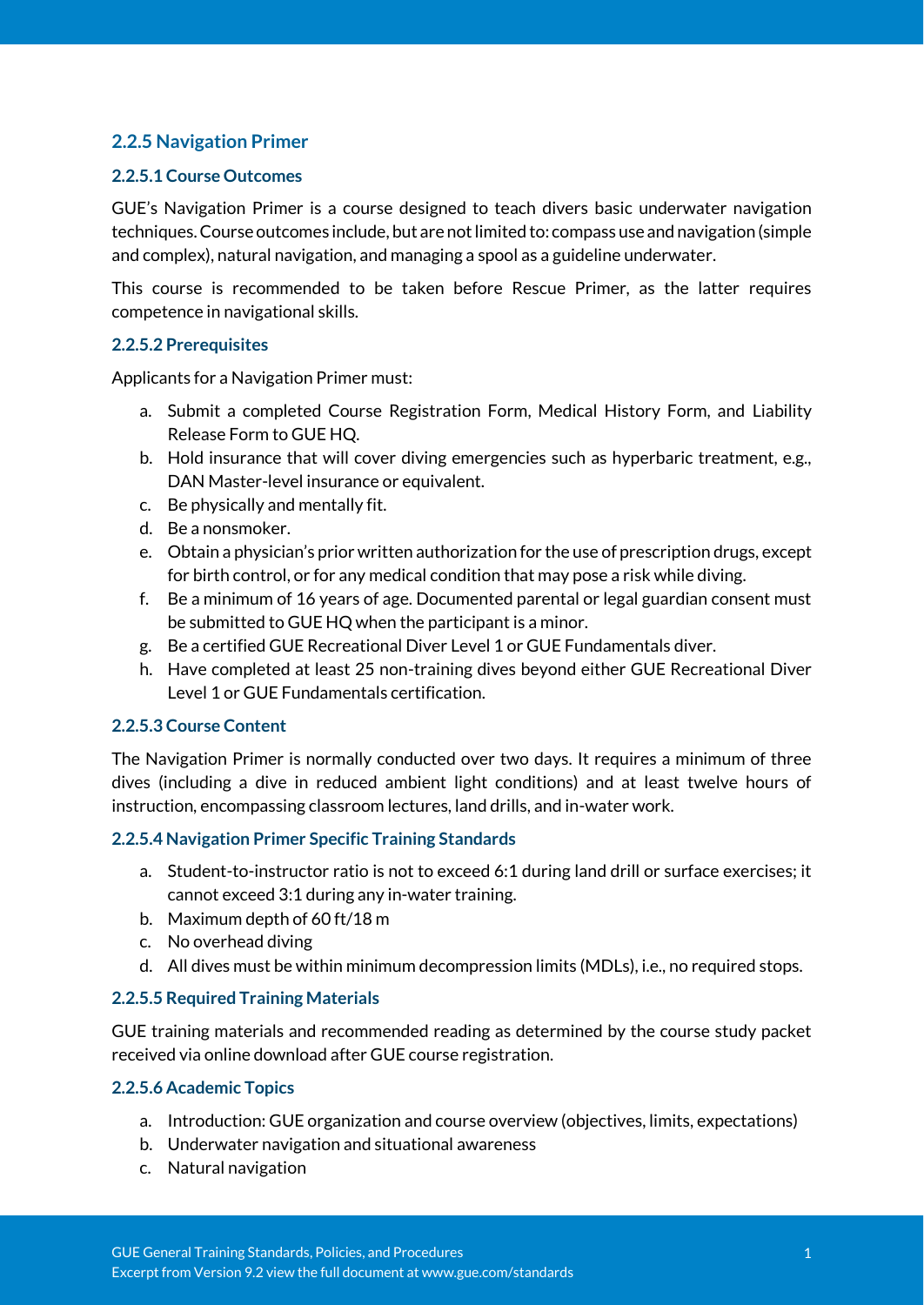- d. Compass, including types, components, and basics of use
- e. Guideline use in navigational and search patterns

## **2.2.5.7 Land Drills and Topics**

- a. Equipment fit, assembly and disassembly, GUE EDGE, and pre-dive checks
- b. Compass navigation, including simple and complex and multiple-bearings navigation
- c. Guideline use and search patterns

#### **2.2.5.8 Required Dive Skills and Drills**

- a. Must be able to swim at least 300 yds/275 m in less than 14 minutes without stopping. This test should be conducted in a swimsuit and, where necessary, appropriate thermal protection.
- b. Must be able to swim a distance of at least 50 ft/15 m on a breath hold while submerged.
- c. Demonstrate proficiency in safe diving practices, including pre-dive preparation, inwater activity, and post-dive assessment.
- d. Demonstrate awareness of team member location and a concern for safety, responding quickly to visual indications and dive partner needs.
- e. Demonstrate a safe and responsible demeanor throughout all training.
- f. Demonstrate proficiency in surface marker buoy deployment.
- g. Demonstrate good buoyancy and trim, i.e., approximate reference is a maximum of 30 degrees off horizontal while remaining within 5 ft/1.5 m of a target depth.
- h. Demonstrate three propulsion techniques, including comprehension of the components necessary for a successful backward kick.
- i. Demonstrate effective proficiency with proper ascents and descents, including the implementation of variable ascent rates.
- j. Demonstrate proficiency in the use of the primary, light including passive and active communication.
- k. Demonstrate effective navigation using a compass, including simple and complex navigation and multiple-bearings navigation.
- l. Demonstrate effective use of a spool or reel as a guideline underwater.
- m. Demonstrate effective navigation using natural references.
- n. Demonstrate basic equipment proficiency and an understanding of the GUE equipment configuration.

## **2.2.5.9 Equipment Requirements**

GUE base equipment configuration as outlined in Appendix A, plus:

- a. One primary and two backup lights
- b. One primary reel per team (optional)

Prior to the commencement of the class, students should consult with a GUE representative to verify equipment requirements and appropriateness of any selected equipment.

# Appendix A - GUE Base Equipment Configuration

The GUE base equipment configuration is comprised of: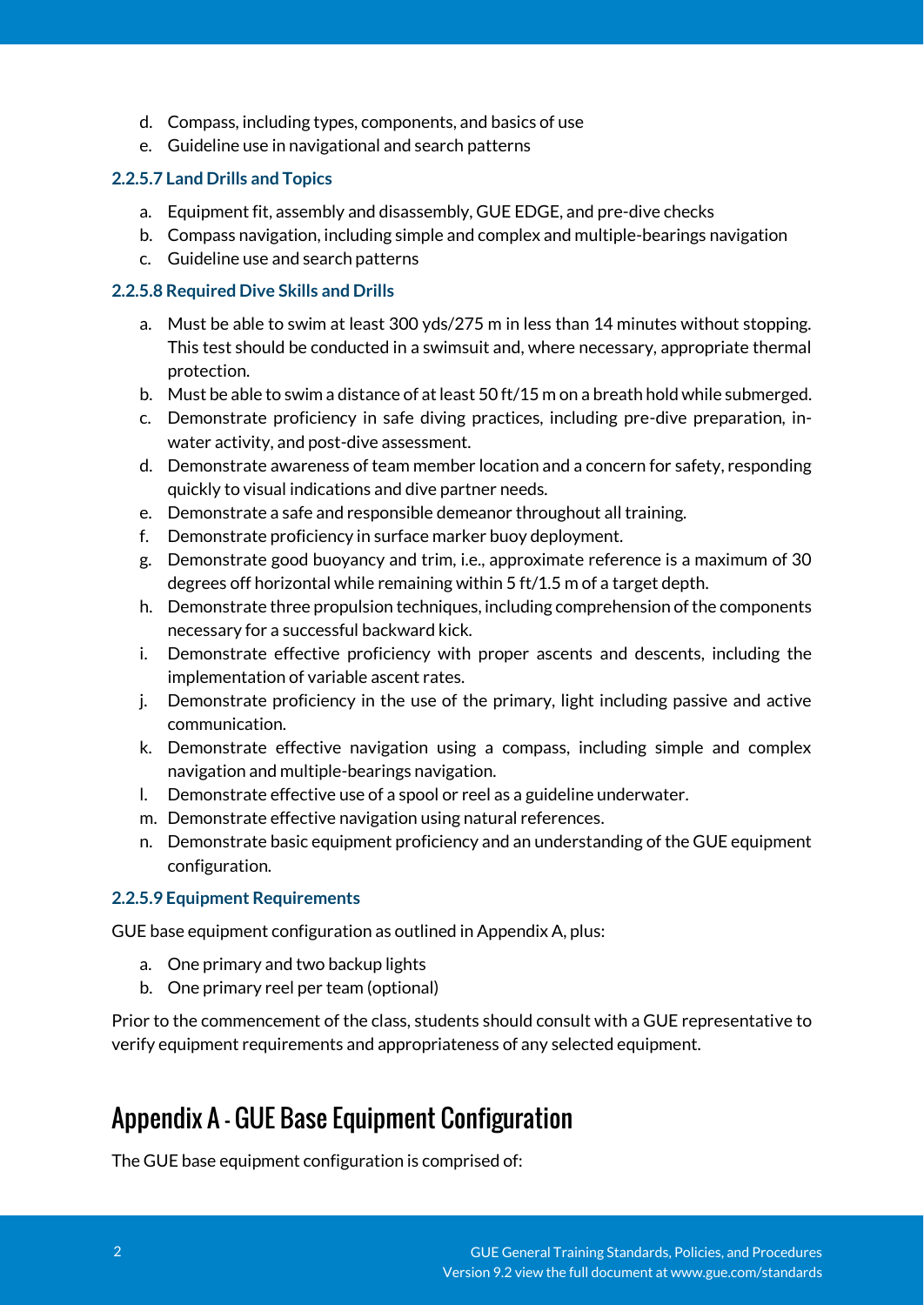- a. Tanks/cylinders: Students may use a single tank/cylinder with a single- or dual-outlet valve. Students may also use dual tanks/cylinders connected with a dual-outlet isolator manifold, which allows for the use of two first stages. Dual tanks/cylinders connected with a dual-outlet, non-isolator manifold can be used, but only in recreational (no decompression) diving, and are considered an alternative for a single tank/cylinder. Consult course-specific standards and your instructor to verify size requirements.
- b. Regulators:
	- i. Single tank: The first stage must supply a primary second stage via a 5 to 7 ft/1.5 to 2 m hose. A backup second stage must be necklaced and supplied via a short hose. The first stage must also supply an analog pressure gauge, inflation for the buoyancy compensator (BC), and (when applicable) inflation for a drysuit.
	- ii. Double tank: One first stage must supply a primary second stage via a 5 to 7 ft/1.5 to 2 m hose (7 ft/2 m hose is required for all cave classes), and inflation for the buoyancy compensator (BC). The other first stage must supply a necklaced backup second stage via a short hose, an analog pressure gauge, and (when applicable) inflation for a drysuit.
- c. Backplate system:
	- i. Is held to the diver by one continuous piece of webbing. This webbing is adjustable and uses a buckle to secure the system at the waist.
	- ii. A crotch strap is attached and looped through the waistband to prevent the system from riding up a diver's back.
	- iii. The continuous webbing must support five D-rings;
		- 1. The first placed at the left hip
		- 2. The second placed in line with a diver's right collarbone
		- 3. The third placed in line with the diver's left collarbone
		- 4. The fourth and fifth are placed on the front and back of the crotch strap when divers plan to use advanced equipment such as DPVs.
	- iv. The harness below the diver's arms has small restrictive bands to allow for the placement of backup lights. The webbing and system retains a minimalist approach.
- d. Buoyancy compensation device (BC):
	- i. A diver's BC is back-mounted and minimalist in nature.
	- ii. It is free of extraneous strings, tabs, or other material.
	- iii. There are no restrictive bands or restrictive elastic affixed to the buoyancy cell.
	- iv. Wing size and shape is appropriate to the cylinder size(s) employed for training.
- e. At least one time/depth measuring device
- f. Wrist-mounted compass
- g. Mask and fins: Mask is low-volume; fins are rigid, non-split.
- h. Backup mask
- i. At least one cutting device
- j. Wetnotes with pencils
- k. Surface marker buoy (SMB) with spool: when required, the SMB should be appropriate for environmental conditions and deployed using a spool with at least 100 ft/30 m of line.
- l. Exposure suit appropriate for the duration of exposure